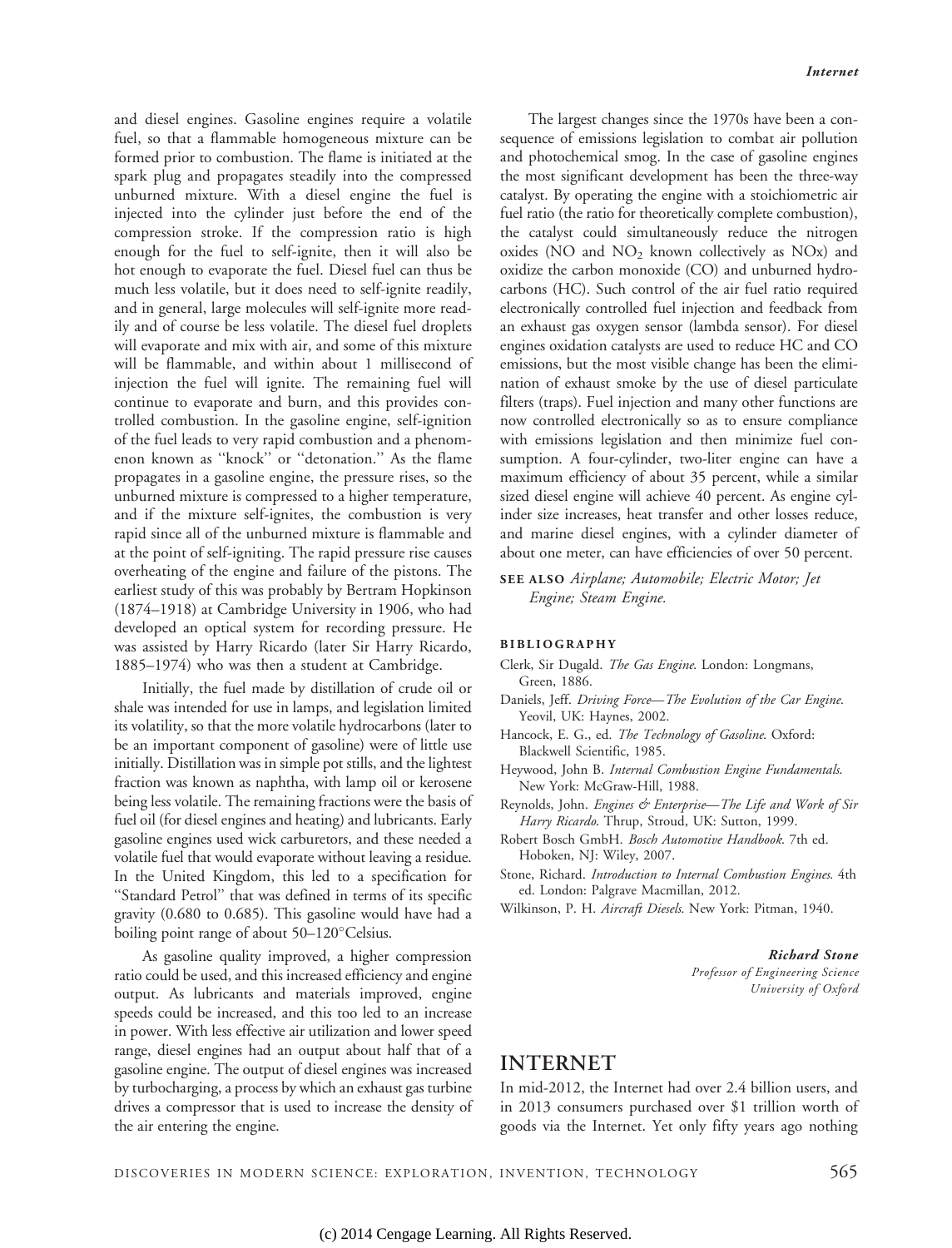### Internet

remotely like the Internet existed, nor was such a high speed and pervasive system of computers and communications facilities even projected as science fiction. How did it come about?

On October 4, 1957, the Soviet Union launched Sputnik 1, the first artificial Earth satellite. In the United States, there was near panic that the Soviet Union was so far ahead in technology that the country might lose a war if the Soviets started one. In reaction, President Dwight D. Eisenhower (1890–1969) created a new office in the Department of Defense (DOD) called the Advanced Research Projects Agency (ARPA) to stimulate US technology research.

The American psychologist and computer scientist Joseph Carl Robnett ''Lick'' Licklider (1915–1990), a veteran of both Harvard University and the Massachusetts Institute of Technology (MIT), became increasingly interested in the interactive use of computers. In 1960 Licklider crystallized his ideas about interactive computing in a paper titled ''Man-Computer Symbiosis.'' In this relationship, people would set goals, formulate hypotheses, and evaluate results. Computers would retrieve information, execute simulations, and display results in forms that people could easily understand. It has been said that the paper ''essentially laid out the vision and the agenda that would animate US computer research for most of the next quarter-century'' (Waldrop 2001, p. 176).

In 1962 ARPA recruited Licklider to head a new group, the Information Processing Techniques Office (IPTO). Licklider immediately directed funding to the research that was needed to make his vision of humancomputer symbiosis a reality. Within a few years, IPTO was funding much of the cutting-edge computer research being done in the United States. IPTO accomplished this mostly by supporting bright university researchers with essentially open-ended contracts. The goal was to develop centers of expertise in advanced computer research at many major US universities. It is reasonable to say that this IPTO funding played a major role in creating academic computer science departments across the country and establishing the United States as the world leader in computer research.

The American psychologist, mathematician, and engineer Robert W. ''Bob'' Taylor (1932– ) became the third IPTO director in 1966. By that time, IPTO was supporting many large and expensive computer centers around the country, each with different computers and unique software systems, focused on distinct aspects of research. Taylor soon saw that every time a researcher proposed a new, unique project, the proposal started with a request for a new computer. He recognized that most of the projects could be carried out on one of the existing IPTO-funded systems if only the new researcher had adequate access to it. However, then-current methods of

remote access were inadequate and expensive. Taylor needed to find a way to connect existing computers with a high-performance network that would allow a new remote user the same level of service a local user would have. Late in 1966 Taylor recruited Lawrence G. "Larry" Roberts (1937– ), an American electrical engineer, to join IPTO specifically to solve this problem. Roberts had been working at MIT's Lincoln Laboratory on computer graphics and data communication problems, where he acquired ''a reputation for being something of a genius'' (Hafner and Lyon 1996, p. 45).

# NETWORK DESIGN CONCEPTS

Roberts quickly immersed himself in the project. At a meeting of the leaders of the groups IPTO was funding (who were known as principal investigators, or PIs) in early 1967, Roberts discussed his tentative plans; they were mostly greeted with hostility because the plans looked like a large implementation cost would be required for each PI. However, the American computer scientist Wesley A. Clark (1927– ) came up with the idea that the communication functions should be performed by small computers developed and maintained by someone else. The research computer would only have to be programmed to interface with its local communication processor, a seemingly much smaller (and less costly) job. Roberts adopted this idea, calling the communication computers Interface Message Processors (IMPs). This decision dispelled some of the antipathy among the PIs for the network idea.

Another effect of the Sputnik launch in 1957 was a new vision of warfare of the future. The US military imagined a war in which the Soviets and the Americans launched waves of missiles with nuclear warheads at each other. How would the military decision makers be able to



FIG. I - Centralized, Decentralized and Distributed Networks

Figure 1. Network types. BARAN, PAUL. ON DISTRIBUTED COMMUNICATIONS. RAND CORPORATION, 1964, P.2. REPRINTED WITH PERMISSION.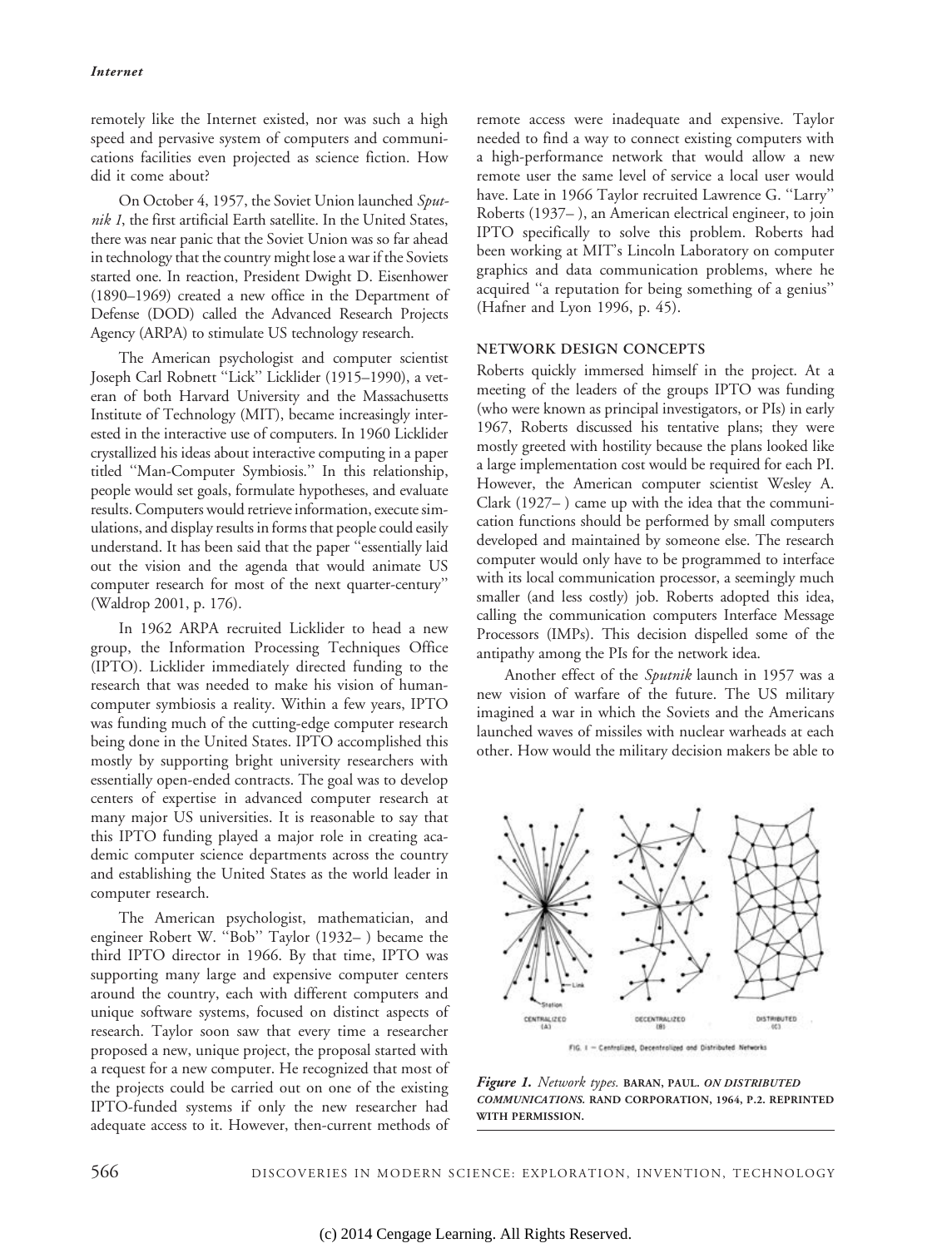command and control countermeasures without a communication system that could survive a first strike? In the early 1960s the US Air Force contracted with the RAND Corporation (RAND is an acronym for Research ANd Development), headquartered in Santa Monica, California, to come up with an answer. In 1964 RAND published a report, ''On Distributed Communications,'' in eleven unclassified volumes; the primary author was the American engineer Paul Baran (1926–2011). Figure 1 shows a set of systems connected by communication links in three different ways. Existing computer networks were centralized; if the central point failed, all communication would be disrupted. The telephone network was decentralized; communication in this structure might survive one failure, but it was vulnerable to a small number of failures. Baran proposed that a distributed network was required for communication to survive many failures. Data would move through the network in message blocks, each taking a potentially different path. The US Air Force saw great merit in Baran's ideas but was unable to convince either the American Telephone and Telegraph Company (AT&T) or the DOD's Defense Communications Agency (DCA; now known as the Defense Information Systems Agency) to build it.

Meanwhile, Donald Watts Davies (1924–2000), a Welsh physicist and computer system researcher at Britain's National Physical Laboratory (NPL), was devising a way to make the connection of remote terminals to timesharing computers less costly. It is typical of such use that data are transmitted in short bursts interspersed with long periods of inactivity. Davies proposed that a highcapacity circuit be shared among many users. A user's burst of information would be bundled into a packet along with the network address to which it should be delivered. When Davies described this idea in an NPL lecture titled ''The Future Digital Communication Network'' in 1966, one of his listeners told him about Baran's work. Davies looked into Baran's ideas for handling message blocks and adopted some of them. He then convinced the NPL that developing a packet-switching system would be a good investment in Britain's economic growth, but he obtained funding for only a single switch. Work on the project started in 1967.

Roberts presented his preliminary design for the functions an IMP would perform in a paper titled ''Multiple-Computer Networks and Intercomputer Communication'' in October 1967. Roberts's paper was clear on what the IMPs would do but sketchy about what the network would look like. He suggested it would use leased telephone circuits running at 9,600 bits per second (bps). At the same conference was Roger A. Scantlebury, the technical leader of the team at NPL, who described their packet-switching project. After the presentations, Roberts and Scantlebury got together to discuss these very similar concepts. Roberts learned from Scantlebury about Baran's ideas for making a network reliable by making it distributed. Scantlebury urged Roberts to use a smaller number of faster circuits in his network design, thereby decreasing delay and increasing capacity—the NPL team was thinking about data rates over 1 megabit per second (Mbps).

Returning to Washington, DC, Roberts read Baran's reports and thought about Davies's ideas. Roberts decided the network he would build would use 50,000-bps circuits to connect the IMPs, and that for reliability there would be multiple paths between every pair of IMPs. However, his reason was not to survive a nuclear attack; in the 1960s computer and circuit technology were such that on average, every IMP and every circuit would be out of service a few times each week. Furthermore, the network specification would require round-trip time between every pair of IMPs to be less than a half second, and sustained throughput between any pair of IMPs to be at least 20,000 bps. Roberts turned to the American engineer and computer scientist Leonard ''Len'' Kleinrock (1934– ), an expert in queuing theory applied to communications, for assurance that his system could meet these objectives. In June 1968 ARPA gave Roberts authorization to build the network and, with Kleinrock's assurance, IPTO issued a request for quotation (RFQ) at the end of July.

# THE ARPANET

In December 1968 ARPA awarded the contract to Bolt, Beranek and Newman, Inc. (BBN) of Cambridge, Massachusetts. The contract called for delivery of four IMPs, the first to the University of California at Los Angeles (UCLA) on September 1, 1969, and one each month thereafter. If the initial system worked as specified, ARPA could exercise options for up to fifteen more IMPs during 1970 and 1971. Frank Heart led the BBN proposal team, and Robert ''Bob'' Kahn supplied the team's expertise in communication theory. Two key concepts in the BBN proposal were (1) the use of dynamic adaptive routing in the network and (2) the incorporation of extensive reporting and diagnostic software in each IMP so it could be monitored and modified via the network. Roberts also gave Kleinrock (at UCLA) a contract to analyze the network's performance.

At about the time IPTO issued its RFQ, a group of researchers from the locations where IMPs were to be installed began meeting to discuss how their computers, called *Hosts*, would use the network. These researchers realized that they would need a set of rules to interpret the data they sent and received, and they called these rules *protocols*. Following the general structure used in computer software, they agreed to design the protocols in layers—each layer providing a set of services to the layer above. The protocol design group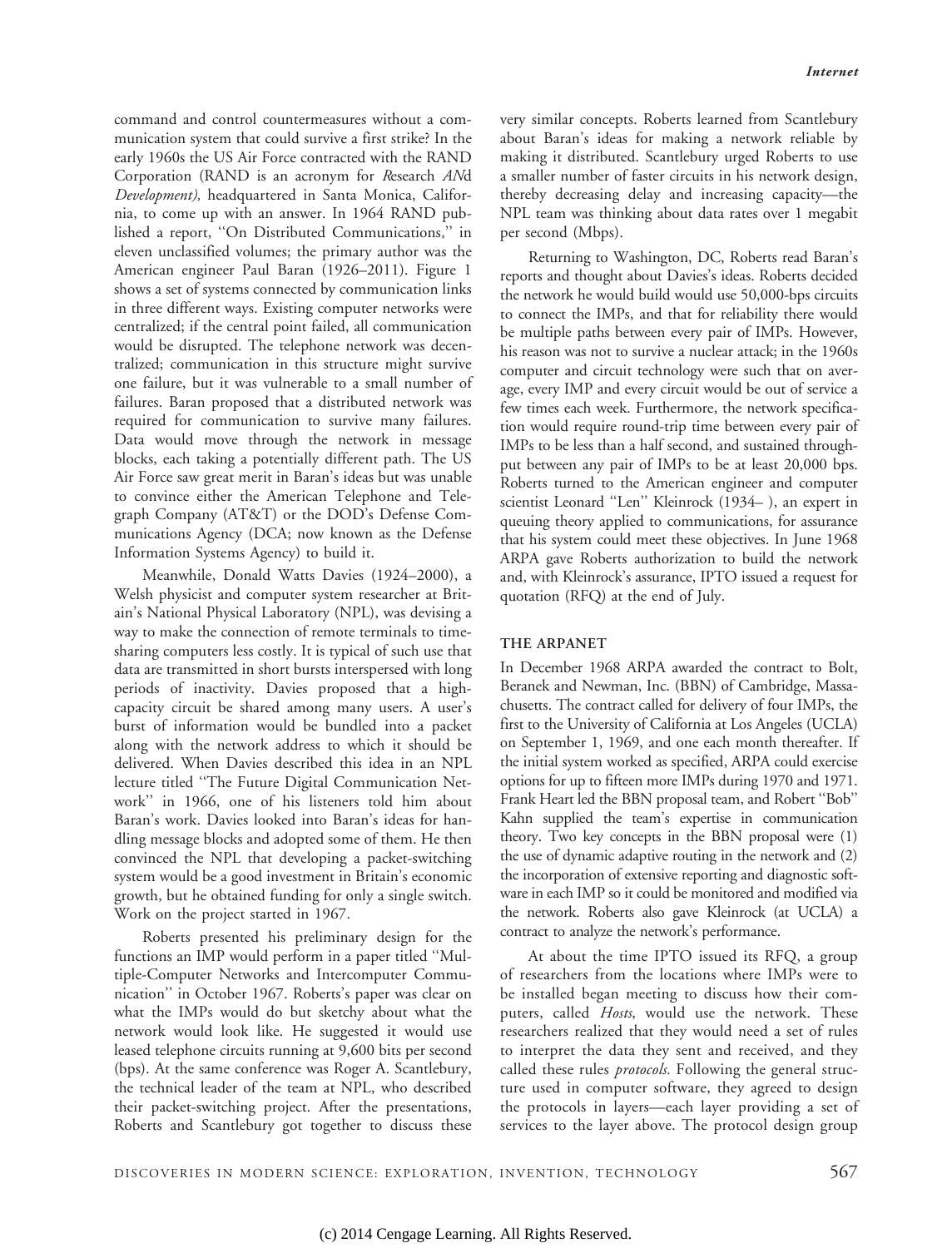called itself the Network Working Group (NWG). Its chair was Steven D. ''Steve'' Crocker (1944– ), a graduate student at UCLA. BBN assured the NWG that the IMPs would do all the work necessary to ensure that messages were delivered in the same order they were sent and with no errors, so the Host protocols did not need to be concerned with those functions. The first protocol defined by the NWG dealt with establishing a connection between processes in two computers and regulating the flow of data over the connection. A character-protocol for exchanging text (for example, between a terminal and a timeshared operating system) soon followed. Electronic mail (email) was introduced in early 1972 by the American computer programmer Raymond Samuel "Ray" Tomlinson, and it was an immediate success.

The contract with BBN was extended to provide for expansion of the network. By August 1972 there were 29 IMPs, as shown in Figure 2. (Note: Terminal interface processors [TIPs] were IMPs that also allowed the direct attachment of terminals.) Roberts decided it was time for a public demonstration of the network, by then called ARPANET, or Advanced Research Projects Agency Network. A TIP was installed at the Washington (DC) Hilton Hotel during the first International Conference on Computer Communication (ICCC), October 24–26, 1972. Conference attendees were invited to sit at terminals connected to the TIP and access programs running on ARPANET Hosts. It was a great success and convinced many skeptics that packet switching was a viable new technology. A movie, Computer Networks-Heralds of Resource Sharing, was commissioned to be shown in an adjoining room.

# CONNECTING INDEPENDENT NETWORKS

By the time of the ICCC, a number of experimental packet-switching networks were planned, and representatives of most of them were at the conference. Roberts recognized that a logical next step was to connect these independent networks together, and that would require some standardization of Host protocols. He invited the network representatives to meet in the evening and begin discussing how to do this. On hand were people from ARPANET, NPL, a European common market network, the British telephone company network, the French telephone company network, a French research network (Cyclades, which had started in 1972), and the Norwegian telephone company (which had built an experimental network in 1971). The group agreed to design a common Host protocol. The group called itself the International Network Working Group (INWG), and the American computer scientist Vinton Gray "Vint" Cerf (1943- ) volunteered to be temporary chair/secretary. The French computer scientist Louis Pouzin (1931– ) from the Cyclades project argued forcefully that the Host protocol should assume no services from the underlying network other than delivery of packets. It should be up to the users to detect and correct errors, since the network could never be completely successful in doing so. With this approach it should be simple to connect disparate networks with simple gateways interfaced to the separate networks and forwarding packets from one to the other.



Figure 2. The ARPANET in August 1972. COURTESY RAYTHEON BBN TECHNOLOGIES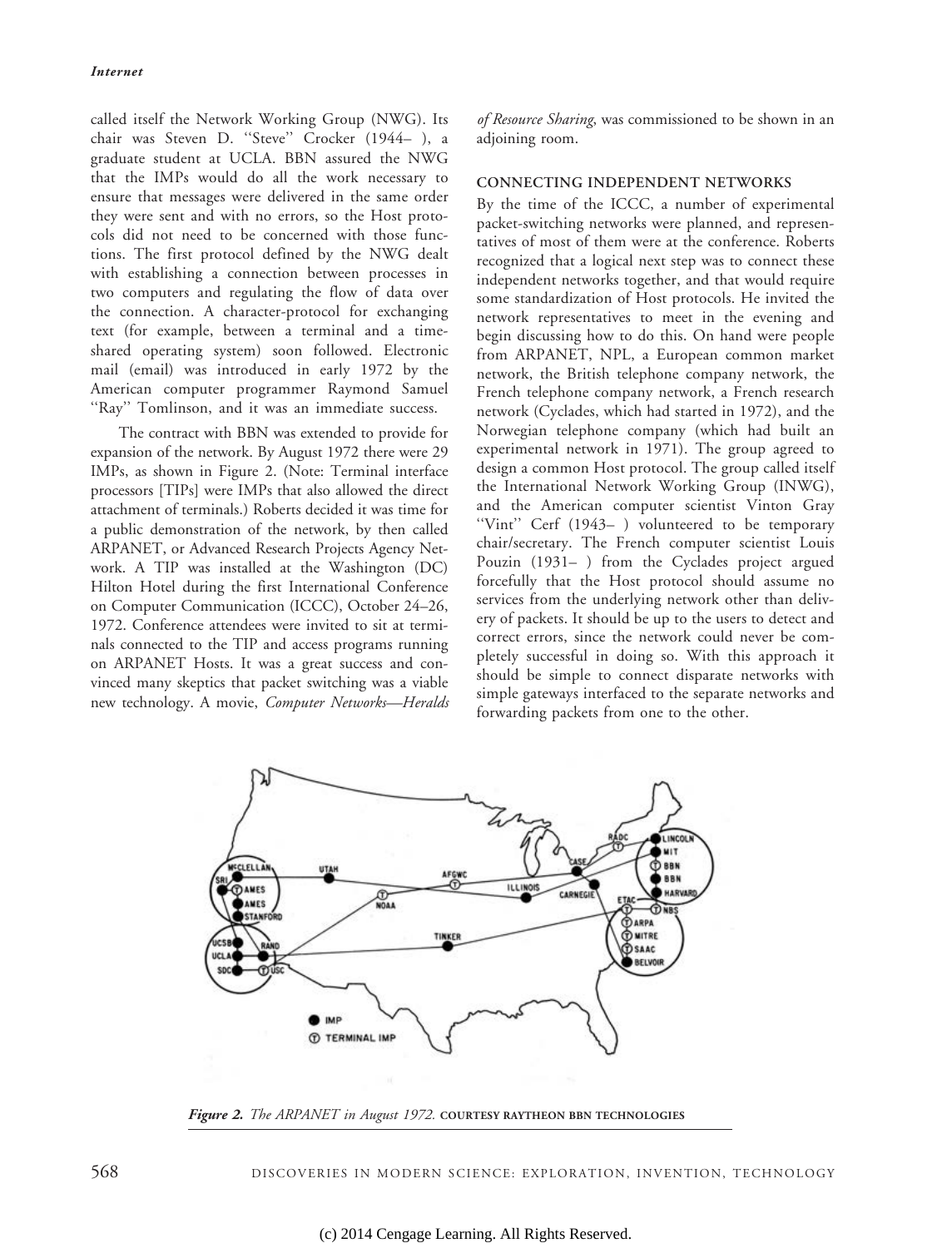INWG met again in June 1973 and produced a draft specification of a Host protocol based on the ideas from the previous meeting. The document described a Transmission Control Program (TCP) in each Host and defined interactions between TCPs. Cerf served as the editor of the document, which was circulated for comment. About a month later, Cerf and Bob Kahn produced a refinement of that document, which incorporated ideas from some people (including Kahn) who were not at the INWG meeting. A further edited version of this paper was published as "A Protocol for Packet Network Interconnection" in May 1974. At that time, Cerf was on the Stanford University (California) faculty, and Kahn was in charge of networking at IPTO.

By this time, IPTO was funding research in packet radio networks and packet satellite networks and wanted to connect them to ARPANET. Kahn began funding the development of gateways based on TCP, along with funding the development of TCPs for some of the ARPANET Hosts. On November 22, 1977, there was a demonstration of the combined operation of the three types of networks, interconnected by gateways and using TCP. (Along the way, the P in TCP changed from Program to Protocol, and the protocol had been split into two layers called TCP and IP [Internet protocol].) In historical terms this demonstration marked the birth of the Internet.

It was clear that since packet-switching networks could be interconnected, the ARPANET need not be the only game in town. In 1975 IPTO had declared ARPANET to be an operational system, and its management had been transferred from ARPA to DCA. After the demo, DCA declared that all ARPANET Hosts must convert to TCP no later than January 1, 1983. There were some problems, but by June 1983 the conversion was complete. A few years later, what had been the ARPANET was split into two separate networks—computer research sites were assigned to one network whose name remained ARPANET, and military users were assigned to a network named MILNET (military network). Each IMP was assigned to one of the two networks, and the two networks were then connected by gateways. At this time the two networks contained over one hundred IMPs.

In June 1984, 141 separate networks had been assigned addresses. Each of these was (or was scheduled to be) connected to the ARPANET/MILNET. With so many networks, a principal function of the gateways was to calculate routes to each network, originating the term *router*. Most of these networks were local area networks (LANs) and most LANs were Ethernets (one of several networking technologies used for LANs). Ethernet was invented by the American electrical engineer Robert M. ''Bob'' Metcalfe (1946– ), who implemented his ideas at Xerox PARC (for Palo Alto Research Center) in 1974. Metcalfe left Xerox to form 3Com in 1979. In 1981 3Com shipped its first Ethernet transceiver and that year began selling adapters for Digital Equipment Corporation's (DEC's) Programmable Data Processor 11 (PDP-11) and VAX (originally the acronym for virtual address extension), and for Sun computers. An Ethernet adapter for the International Business Machines Corporation (IBM) personal computer (PC) followed the next year, and by 1985 over 100,000 had been sold.

#### NSF AND COMMERCIAL USE

In 1984 the US National Science Foundation (NSF) established the Office of Advanced Scientific Computing to create six supercomputer centers and to make these supercomputers easily available to researchers throughout the United States. The NSF planned to do this by encouraging the establishment of regional networks and to build a high-speed backbone to link these with each other and with the supercomputer centers. The NSF did not intend to build the regional networks itself, but to offer grants of seed money to consortia of universities, which would build the regionals and operate them on a self-sustaining basis. The backbone, called NSFNET (short for NSF Network), would use circuits operating at 1.5 Mbps, thirty times as fast as the ARPANET backbone. In 1987 NSF awarded a five-year contract to a consortium of a Michigan nonprofit (MERIT) for management, IBM for packet switches, and MCI Communications (MCI) for circuits.

In 1986 the American electrical engineer and technology researcher Stephen Wolff accepted the job of division director for Networking and Communications Research and Infrastructure at NSF. Wolff realized that as long as the government owned the networks that formed the backbone of the US Internet, federal policy would prohibit the backbones from carrying commercial traffic. He embarked on a program encouraging the regional networks to allow commercial traffic to begin building commercial demand. By 1989 there were eight regionals in operation, connected to each other via the NSF backbone (see Figure 3). NSF and ARPA agreed to interconnect their networks with TCP gateways, and the NSF backbone, with its much higher capacity, superseded ARPANET as the Internet's backbone.

In 1990 MERIT, IBM, and MCI created a private corporation called Advanced Network Services (ANS) and, with Wolff's blessing, turned over NSFNET operation to ANS. ANS then created a for-profit branch. The regionals could use the ANS for-profit backbone to exchange commercial traffic. However, the regionals were concerned that the monopoly held by ANS would lead to high prices.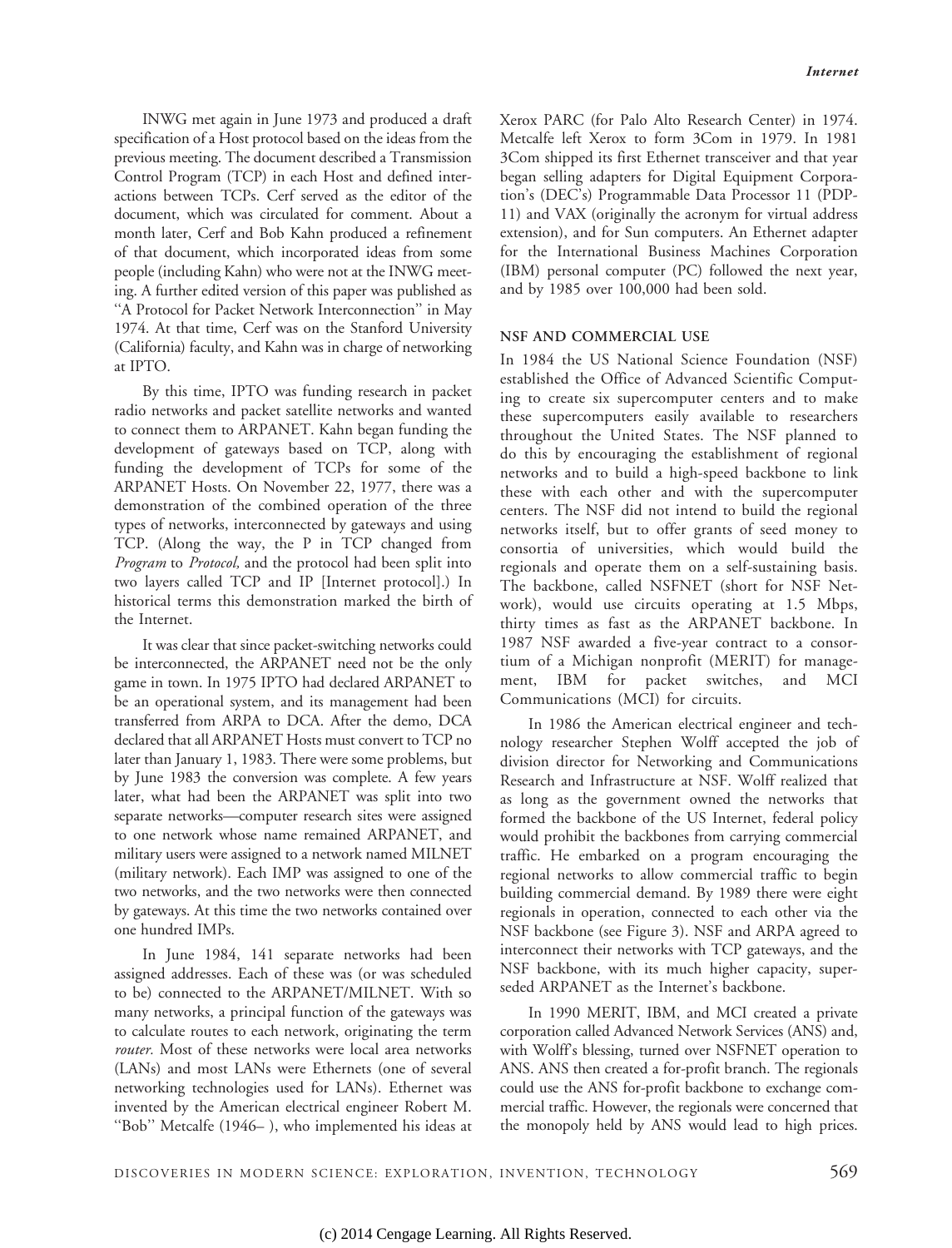

Figure 3. Supercomputer networks are SDSCNET, NCAR/ USAN, NCSA / UIUC, PCSNET, and JVNC; the other locations are regional networks.

Therefore, in July 1991 three of the regionals united to form a Commercial Internet Exchange (CIX) with a TCP gateway, which they would jointly operate and where traffic would be exchanged free of charge. This preserved the financial structure users were accustomed to—a charge to connect a computer to the network, but no charges for traffic volume or distance. Soon communication companies such as MCI, AT&T, and Sprint joined the CIX and began building their own packet networks. On April 30, 1995, the NSFNET backbone was terminated; ARPANET had already been shut down in 1990.

Starting at the same time that TCP was defined, two international standards organizations, one controlled by telephone companies, International Telegraph and Telephone Consultative Committee (whose acronym in French is CCITT), and another dominated by computer manufacturers, International Organization for Standardization (ISO), began working on network standardization. To the CCITT, every user device was a terminal and all intelligence would be in the network. They rejected Pouzin's idea of letting reliability be the users' responsibility. They produced the network interface standard called X.25, and during the 1980s, many X.25 networks were built. However, because of the rigid structure of these networks it was very difficult for them to deal with user design innovations. Meanwhile, the ISO developed a layered architectural model and a set of protocols collectively called Standards for Open Systems Interconnection (OSI). By the late 1980s many countries had adopted some portion of OSI as national standards. However, because OSI offered many options, it was possible for two computers to implement OSI protocols

and yet not be able to communicate. Because of the problems with X.25 and OSI, many organizations around the world temporarily adopted TCP and the rest of the Internet protocols, with plans to discard them when OSI was more polished.

## NETWORKING FOR EVERYONE

One advancement that made it easy for organizations to adopt the Internet was the investment by ARPA in implementing the protocols for several popular operating systems. By the time ARPANET and MILNET split, ARPA had helped write TCP software for most of the major computers used by the DOD. In addition, by 1990 the vast majority of newer systems were running either Unix (officially trademarked by AT&T's Bell Labs as UNIX) or Microsoft Corporation's Windows, and under ARPA's lead there was good Internet software freely available for both. Computer manufacturers had barely begun to provide OSI software with their newest offerings.

In December 1990 Tim Berners-Lee (1955– ), an American computer scientist working at the European Organization for Nuclear Research (CERN), demonstrated a system designed to help scientists collaborate by sharing text and multimedia documents. CERN used TCP to link its computers. Above that, Berners-Lee layered a Hyper-Text Transfer Protocol (HTTP). Hypertext is the name given to documents that contain links to other documents. Berners-Lee called the system of linked hypertext documents on multiple computers the WorldWideWeb (Web). HTTP software spread around the Internet, but user interfaces were text-based and hard to use.

Marc Andreessen (1971– ), an American programmer and software engineer at the US National Center for Supercomputer Applications began work on Mosaic in 1992. Mosaic was a Web user interface (what is today called a Web browser) based on a graphical display and a pointing device (e.g., mouse). Mosaic established the style for Web browsers still used today. It was made available as a free download at the end of 1990. Forty thousand copies were downloaded in the first month, and over 1 million by the spring of 1994. With Mosaic, one no longer needed computer expertise to use the Web, and the large number of potential viewers inspired a rapid growth in the number of sites offering hypertext documents (websites). In November 1992 there were only twenty-six websites worldwide; there were over ten thousand by August 1995 and millions by 1998.

With the explosive growth in websites after Mosaic was released, there was plenty of information available on the Web, but it was difficult to find any specific item. In 1995 Louis Monier (1956– ) and Michael Burrows (1963– ) of